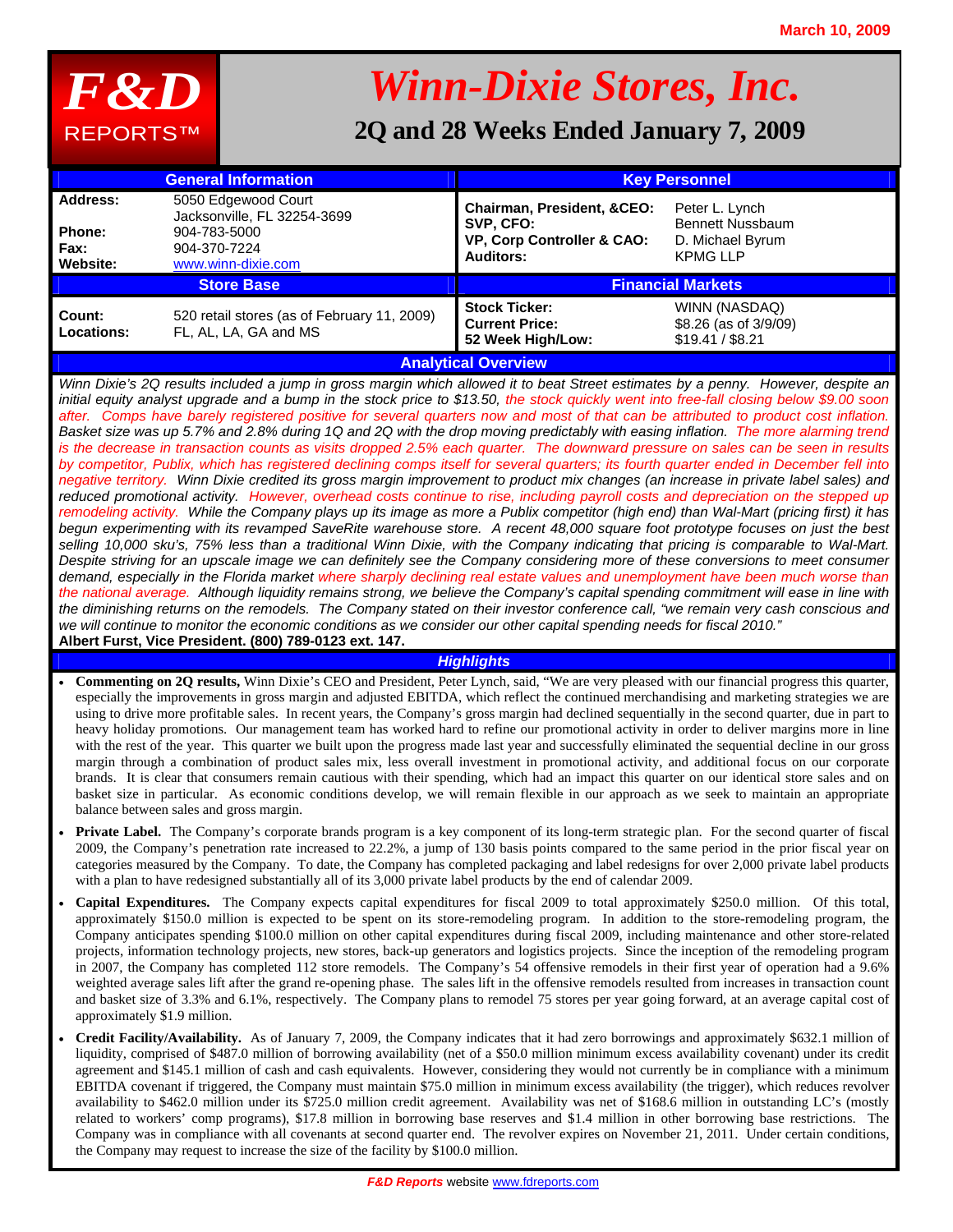|                                                                                                                                                                                                                                                       |                            |                                                                            |                            |                                                                             | <b>F&amp;D Reports QuickScan</b>                                                    |                            |                                                                   |                            |                                                                     |                                                                             |                      |                                                                          |
|-------------------------------------------------------------------------------------------------------------------------------------------------------------------------------------------------------------------------------------------------------|----------------------------|----------------------------------------------------------------------------|----------------------------|-----------------------------------------------------------------------------|-------------------------------------------------------------------------------------|----------------------------|-------------------------------------------------------------------|----------------------------|---------------------------------------------------------------------|-----------------------------------------------------------------------------|----------------------|--------------------------------------------------------------------------|
|                                                                                                                                                                                                                                                       |                            | 16 Weeks Ended<br>1/7/2009<br>(Dollars in Millions)                        |                            | 1/9/2008                                                                    | % Change/<br><b>Difference</b>                                                      |                            | 28 Weeks Ended<br>1/7/2009<br>(Dollars in Millions)               |                            | 1/9/2008                                                            | % Change/<br><b>Difference</b>                                              |                      | <b>Trailing 12</b><br><b>Months</b>                                      |
| <b>Operating Performance:</b>                                                                                                                                                                                                                         |                            |                                                                            |                            |                                                                             |                                                                                     |                            |                                                                   |                            |                                                                     |                                                                             |                      |                                                                          |
| <b>Sales</b><br>Comp Store Sales (% Change)<br><b>Gross Margins</b><br><b>SG&amp;A Margin</b><br>EBITDA $(1)$<br><b>EBITDA Margin</b><br>Op. Income (Loss) <sup>(1)</sup><br>Int. Exp. (Income)                                                       | \$<br>\$<br>\$<br>\$       | 2,250.0<br>0.2%<br>28.1%<br>26.5%<br>35.5<br>1.6%<br>5.4<br>1.6            | \$<br>\$<br>\$<br>\$       | 2,247.0<br>0.5%<br>26.7%<br>25.7%<br>21.6<br>1.0%<br>(4.9)<br>(1.1)         | 0.1%<br>1.4%<br>0.8%<br>64.5%<br>0.6%<br>209.2%<br>247.3%                           | \$<br>\$<br>\$<br>\$       | 3,926.0<br>1.4%<br>28.0%<br>26.4%<br>62.5<br>1.6%<br>7.8<br>2.6   | \$<br>\$<br>\$<br>\$       | 3,867.9<br>0.4%<br>27.0%<br>26.0%<br>41.1<br>1.1%<br>(4.7)<br>(2.5) | 1.5%<br>1.0%<br>0.4%<br>52.2%<br>0.5%<br>N.M.<br>203.1%                     | \$<br>\$<br>\$<br>\$ | 7,339.6<br><b>N.A.</b><br>27.8%<br>26.1%<br>119.9<br>1.6%<br>22.5<br>2.0 |
| Net Income (Loss)<br><b>Interest Coverage</b><br><b>Capital Expenditures</b><br><b>Capex Margin</b><br>Return on equity for period<br><b>Working Capital &amp; Liquidity Indicators:</b>                                                              | \$<br>\$                   | 16.1<br>22.33<br>70.1<br>3.1%<br>2.0%                                      | \$<br>\$                   | 4.1<br>Net Int. Inc.<br>64.8<br>2.9%<br>0.5%                                | 295.5%<br>N.M.<br>8.2%<br>0.2%<br>1.5%                                              | \$<br>\$                   | 13.8<br>24.10<br>107.4<br>2.7%<br>1.7%                            | \$<br>\$                   | 3.3<br>Net Int. Inc.<br>108.6<br>2.8%<br>0.4%                       | 321.6%<br>N.M.<br>$-1.1%$<br>$-0.1%$<br>1.3%                                | \$<br>\$             | 23.4<br>58.61<br>216.5<br>3.0%                                           |
| <b>Cash and Equivalents</b><br><b>Accounts Receivable</b><br>Inventory<br>% Inventory financed by vendors<br>Inventory turnover (annualized)<br><b>Accounts Payable</b><br>Days Payable Outstanding<br><b>Working capital</b><br><b>Current ratio</b> | \$<br>\$<br>\$<br>\$<br>\$ | 145.1<br>77.6<br>661.5<br>46.3%<br>8.09<br>306.0<br>21.19<br>299.4<br>1.48 | \$<br>\$<br>\$<br>\$<br>\$ | 141.8<br>137.4<br>652.4<br>46.2%<br>8.23<br>301.2<br>20.47<br>411.1<br>1.73 | 2.3%<br>$-43.5%$<br>1.4%<br>0.1%<br>$-1.7%$<br>1.6%<br>3.5%<br>$-27.2%$<br>$-14.5%$ | \$<br>\$<br>\$<br>\$<br>\$ | 145.1<br>77.6<br>661.5<br>46.3%<br>8.09<br>306.0<br>299.4<br>1.48 | \$<br>\$<br>\$<br>\$<br>\$ | 141.8<br>137.4<br>652.4<br>46.2%<br>8.23<br>301.2<br>411.1<br>1.73  | 2.3%<br>$-43.5%$<br>1.4%<br>0.1%<br>$-1.7%$<br>1.6%<br>$-27.2%$<br>$-14.5%$ |                      |                                                                          |
| <b>Debt &amp; Leverage Ratios:</b><br><b>Total Debt</b><br><b>Stockholders' Equity</b><br><b>Tangible Net Worth</b><br>Total debt to equity ratio<br>Total liabilities to equity ratio<br><b>Total debt to TTM EBITDA</b>                             | \$<br>\$<br>\$             | 34.8<br>846.7<br>582.9<br>0.04<br>1.07<br>0.29                             | \$<br>\$<br>\$             | 25.2<br>806.9<br>488.6<br>0.03<br>1.09<br>0.22                              | 38.1%<br>4.9%<br>19.3%<br>31.6%<br>$-2.4%$<br>34.7%                                 | \$<br>\$<br>\$             | 34.8<br>846.7<br>582.9<br>0.04<br>1.07<br>0.29                    | \$<br>\$<br>\$             | 25.2<br>806.9<br>488.6<br>0.03<br>1.09<br>0.22                      | 38.1%<br>4.9%<br>19.3%<br>31.6%<br>$-2.4%$<br>34.7%                         |                      |                                                                          |

(1) Excludes impairment charges of \$1.7 million and \$210,000 in the fiscal 2009 and 2008 second quarters and YTD periods. The fiscal 2009 second quarter and YTD period also excludes a \$22.4 million insurance settlement gain. Also excludes other net gains of \$6.9 million and \$13.3 million during the second quarters and \$3.1 million and \$9.8 million during the fiscal 2009 and 2008 YTD periods, respectively.

## *Free Cash Flow Analysis*

|                                        |                     |               |     |                       | (dollars in millions) |                 |                 |                       |              |
|----------------------------------------|---------------------|---------------|-----|-----------------------|-----------------------|-----------------|-----------------|-----------------------|--------------|
|                                        | <b>2Q</b><br>1/7/09 | 1Q<br>9/17/08 |     | <b>FYE</b><br>6/25/08 | 3Q<br>4/2/08          | 2Q<br>1/9/08    | 1Q<br>9/19/07   | <b>FYE</b><br>6/27/07 | 3Q<br>4/4/07 |
| <b>Cash From Operations</b>            | \$<br>36.5          | \$<br>15.8    | \$  | 208.7                 | \$<br>136.3           | \$<br>52.2      | \$<br>53.9      | \$<br>22.6            | \$<br>(32.7) |
| <b>Cash From Investing</b>             | (83.4)              | (32.2)        |     | (207.9)               | (157.9)               | (152.8)         | (49.0)          | 30.1                  | 68.8         |
| <b>Cash From Financing</b>             | (9.3)               | (22.9)        |     | (1.5)                 | (2.5)                 | 0.4             | 0.6             | (38.3)                | (41.9)       |
| Net Change in Cash                     | (56.2)              | (39.3)        |     | (0.7)                 | (24.1)                | (100.2)         | 5.5             | 14.4                  | (5.9)        |
| <b>Cash From Operations</b>            | 36.5                | 15.8          |     | 208.7                 | 136.3                 | 52.2            | 53.9            | 22.6                  | (32.7)       |
| + Interest Expense (Income)            | 2.6                 | 1.0           |     | (3.1)                 | (3.6)                 | (2.5)           | (1.4)           | 1.4                   | 2.7          |
| <b>Capital Expenditures</b>            | (107.4)             | (37.3)        |     | (217.8)               | (153.8)               | (108.6)         | (43.9)          | (92.4)                | (54.0)       |
| Free Cash Flow Before Interest Expense | (68.3)              | (20.5)        |     | (12.2)                | (21.1)                | (58.9)          | 8.7             | (68.4)                | (84.0)       |
| Free Cash Flow / Interest Expense      | (26.36)             | (20.44)       |     | Net Int. Income       | Net Int. Income       | Net Int. Income | Net Int. Income | (49.03)               | (31.52)      |
| Free Cash Flow After Interest Expense  | (70.9)              | (21.5)        |     | (9.1)                 | (17.5)                | (56.4)          | 10.1            | (69.8)                | (86.7)       |
| <b>Debt Service</b>                    |                     |               |     |                       |                       |                 |                 |                       |              |
| <b>Total Debt</b>                      | \$<br>34.8          | \$<br>29.0    | \$. | 25.7                  | \$<br>24.9            | \$<br>25.2      | \$<br>24.3      | \$<br>24.9            | \$<br>13.5   |
| Revolver Available                     | 487.0               | 491.2         |     | 455.9                 | 464.8                 | 446.6           | 391.0           | 391.0                 | 391.7        |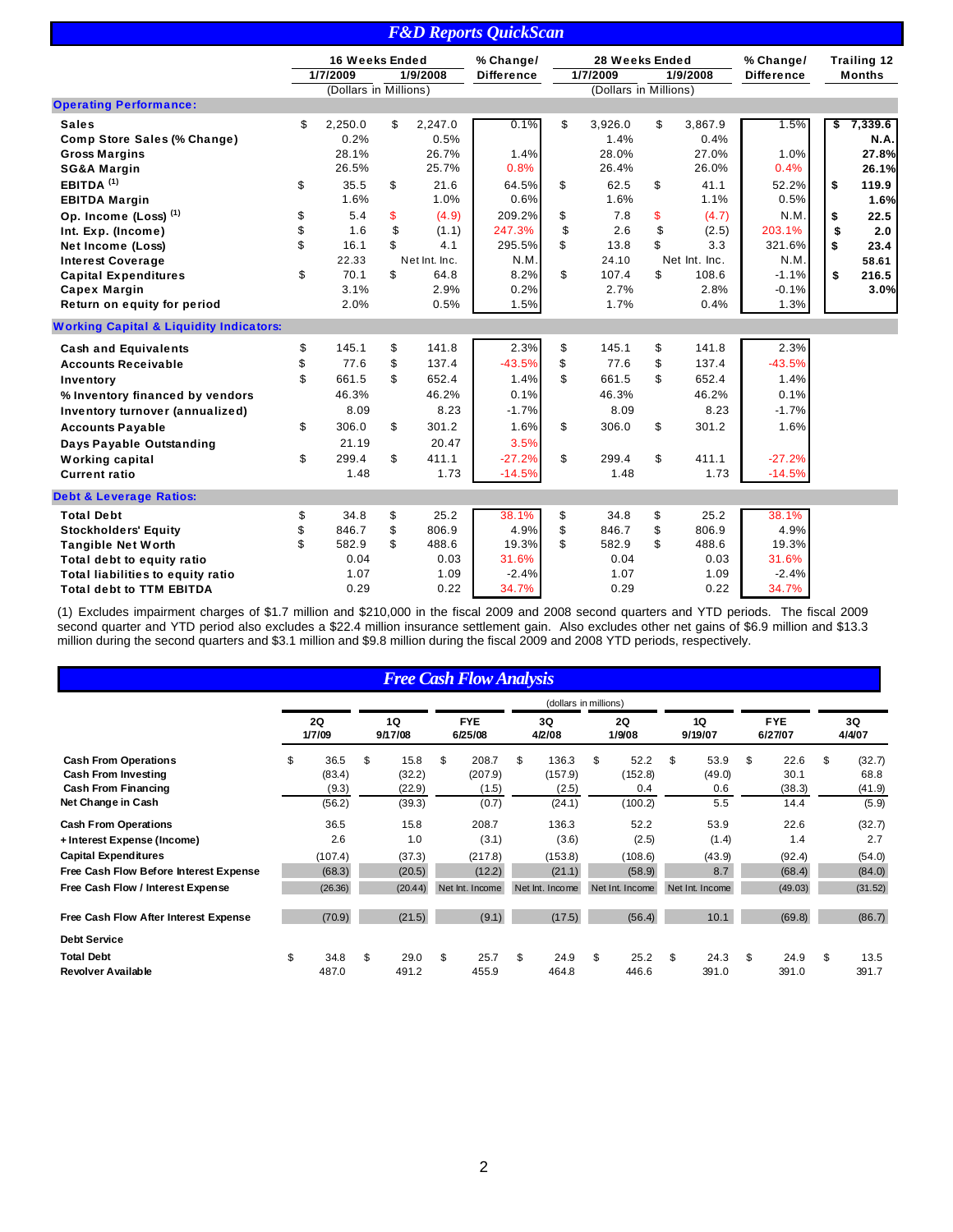# **QUARTERLY DEBT REVIEW**

|                                            | <b>Revolving Credit Facility</b>                                                 |
|--------------------------------------------|----------------------------------------------------------------------------------|
| <b>Original Facility Date</b>              | November 21, 2006                                                                |
| <b>Maturity Date</b>                       | November 21, 2011                                                                |
| Agent Bank                                 | Wachovia Bank, N.A.                                                              |
| <b>Other Participating Banks</b>           | Bank of America, NA, Merrill Lynch Capital, GE Capital Corp.                     |
|                                            | GMAC Commercial Finance LLC, Citibank, NA and Wells Fargo Foothill               |
| Maximum Borrowings <sup>(1)</sup>          | \$725.0 million                                                                  |
| <b>Borrowing Base</b>                      | Eligible A/R, Pharmacy Scripts, Inventory and certain Real Estate                |
| Letter of Credit Sublimit                  | \$300.0 million                                                                  |
| Availability (as of 1/7/09) <sup>(2)</sup> | \$462.0 million                                                                  |
| Interest Rate                              | Based on Avg Excess Availability, Initial \$50 million borrowed at Prime +2%     |
|                                            | or LIBOR +3.75%, subsequent borrowings at LIBOR + 1.75% or Prime                 |
| Security                                   | Secured by a first priority lien on substantially all of the Company's assets    |
| <b>Financial Covenant Categories</b>       | Minimum Excess Availability of \$50.0 million at all times.                      |
|                                            | If Excess Availability falls below \$75.0 million, then must comply with minimum |
|                                            | LTM EBITDA covenant of \$180.0 million                                           |

(1) Can be increased to \$825.0 million at lender's discretion.

(2) Availability is net of \$75.0 million minimum availability requirement which would trigger minimum EBITDA covenant.

# *Trailing 12-Month Interest Coverage*

## Not applicable as the Company is generating TTM net interest income.

|                |                           |                | <b>Critical Capital Requirements</b> |                       |                                                      |                |                     |              |
|----------------|---------------------------|----------------|--------------------------------------|-----------------------|------------------------------------------------------|----------------|---------------------|--------------|
|                |                           |                |                                      |                       | (Approximate month and amount - dollars in millions) |                | Other               |              |
|                | <u>Mar</u>                | <u>Apr</u>     | <u>May</u>                           | $Jun$                 | $u$                                                  | <u>Aug</u>     | <b>Debt</b>         | Total        |
| Capital Leases | 1.06 <sub>b</sub><br>1.06 | 1.06 b<br>1.06 | 1.06<br>b<br>1.06                    | 1.06 $\bm{b}$<br>1.06 | 1.06 b<br>1.06                                       | 1.06 b<br>1.06 | $\sim$ $-$<br>$- -$ | 6.36<br>6.36 |

I=Interest Payment; P=Principal Payment; B=Both Interest and Principal Payments Due

The following chart shows the Company's stock price over the period indicated:

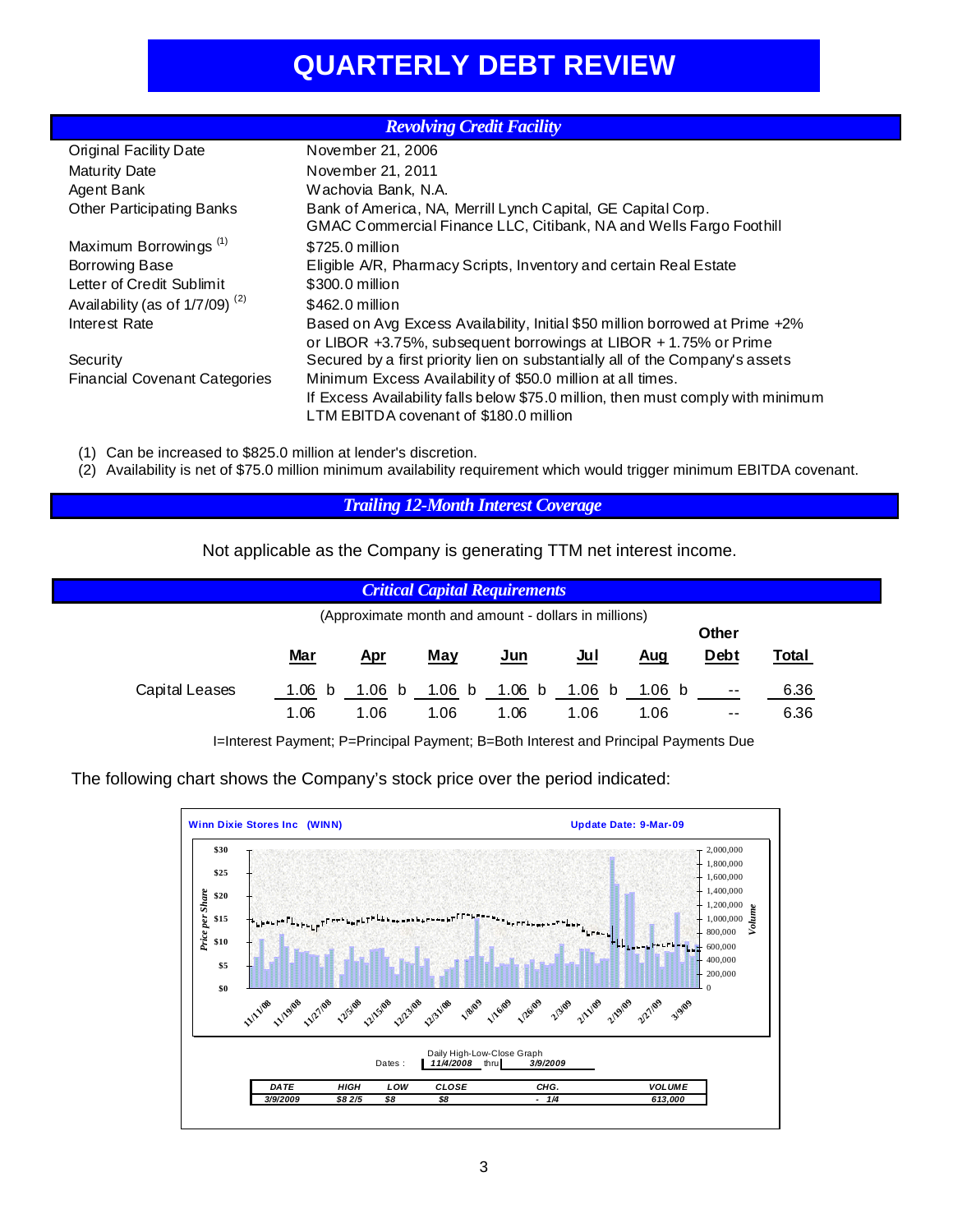





This financial information is issued to the named subscriber for its exclusive use only and is compiled from sources which Information Clearinghouse Incorporated, 310 East Shore Road, Great Neck, NY 11023, does not control and unless indicated is not verified. Information Clearinghouse, its principals, writers and agents do not guarantee the accuracy, completeness or timeliness of the information provided nor do they assume responsibility for failure to report any matter omitted or withheld. This report and/or any part thereof may not be reproduced, and/or transmitted in any manner whatsoever. Any reproduction and/or transmission without the written consent of Information Clearinghouse are in violation of Federal and State Law.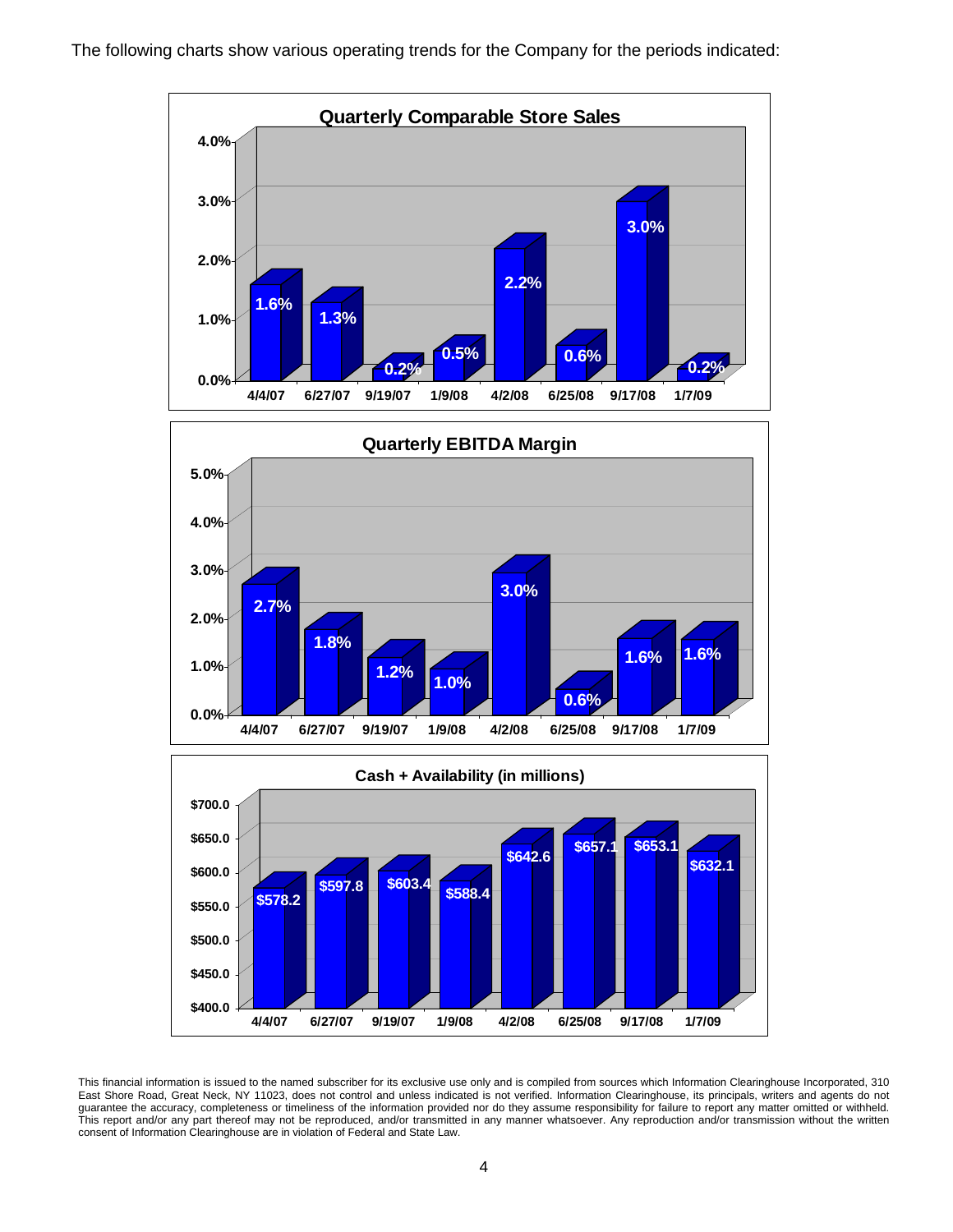#### **WINN-DIXIE STORES, INC. AND SUBSIDIARIES CONDENSED CONSOLIDATED STATEMENTS OF OPERATIONS (UNAUDITED)**

|                                                          | 16 weeks ended  |                |
|----------------------------------------------------------|-----------------|----------------|
|                                                          | January 7, 2009 | January 9,2008 |
| Amounts in thousands except per share data               |                 |                |
| Net sales                                                | \$<br>2.250.046 | 2,246,968      |
| Cost of sales, including warehouse and delivery expenses | 1,617,551       | 1,647,942      |
| Gross profit on sales                                    | 632.495         | 599,026        |
| Other operating and administrative expenses              | 620,236         | 591,560        |
| Gain on insurance settlement                             | (22, 430)       |                |
| Impairment charges                                       | 1.666           | 210            |
| Operating income                                         | 33.023          | 7,256          |
| Interest expense (income), net                           | 1,591           | (1,080)        |
| Income before income taxes                               | 31,432          | 8,336          |
| Income tax expense                                       | 15,330          | 4,265          |
| Net income                                               | \$<br>16,102    | 4,071          |
|                                                          |                 |                |

|                                                          | 28 weeks ended  |                 |
|----------------------------------------------------------|-----------------|-----------------|
| Amounts in thousands except per share data               | January 7, 2009 | Jan uary 9,2008 |
| Net sales                                                | \$<br>3.925.981 | 3,867,866       |
| Cost of sales, including warehouse and delivery expenses | 2,826,728       | 2,822,485       |
| Gross profit on sales                                    | 1.099.253       | 1.045.381       |
| Other operating and administrative expenses              | 1.088.338       | 1.040.204       |
| Gain on insurance settlement                             | (22, 430)       |                 |
| Impairment charges                                       | 1.666           | 210             |
| Operating income                                         | 31,679          | 4,967           |
| Interest expense (income), net                           | 2.593           | (2,515)         |
| Income before income taxes                               | 29,086          | 7,482           |
| Income tax expense                                       | 15.254          | 4.201           |
| Net income                                               | \$<br>13,832    | 3,281           |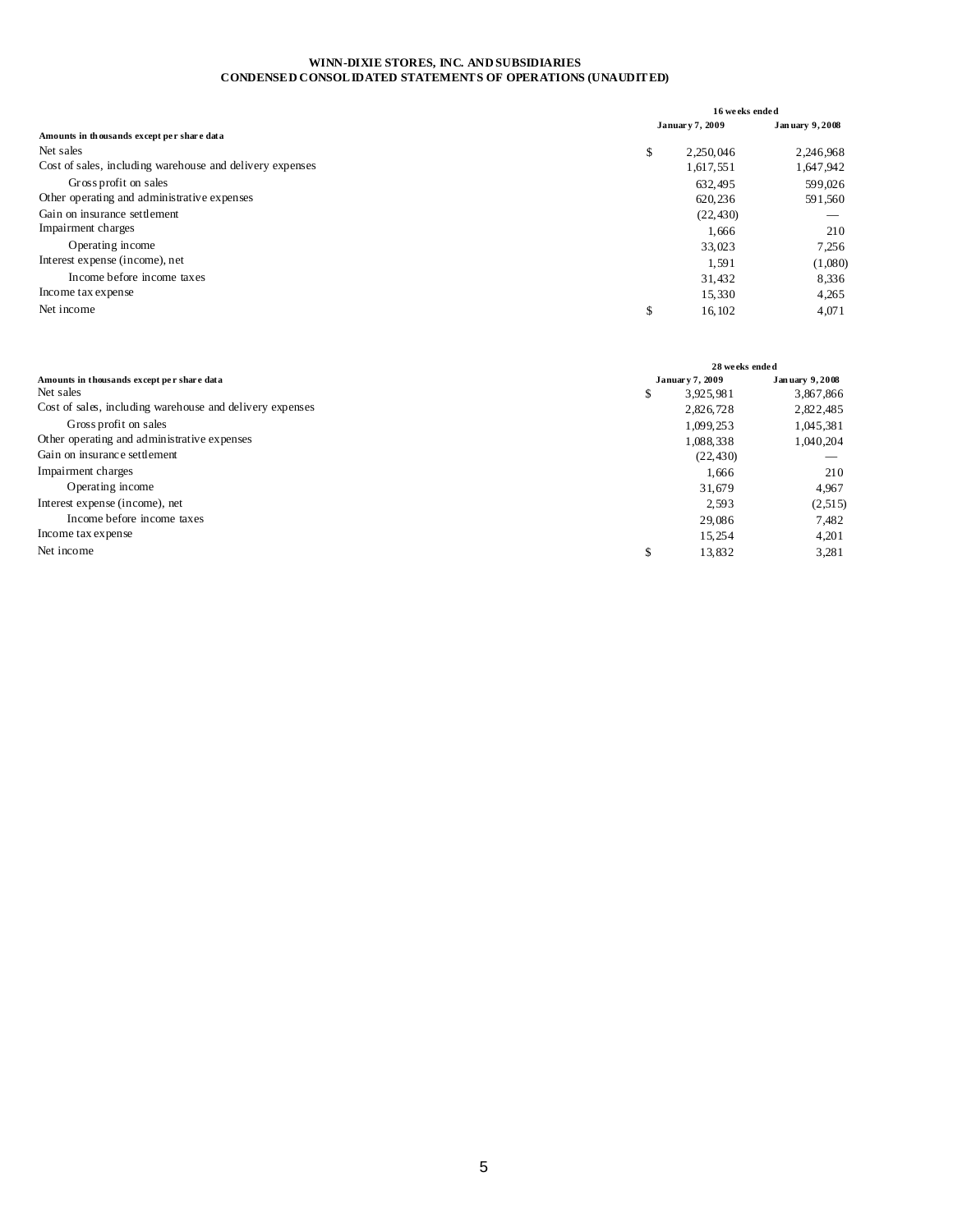#### **WINN-DIXIE STORES, INC. AND SUBSIDIARIES CONDENSED CONSOLIDATED BALANCE SHEETS (UNAUDITED)**

| Dollar amounts in thousands except par value<br><b>ASSETS</b>                                                                                                                                                                 | <b>January 7,2009</b> | June 25, 2008 |
|-------------------------------------------------------------------------------------------------------------------------------------------------------------------------------------------------------------------------------|-----------------------|---------------|
| <b>Current assets:</b>                                                                                                                                                                                                        |                       |               |
| Cash and cash equivalents                                                                                                                                                                                                     | \$<br>145,056         | 201,275       |
| Trade and other receivables, less allowance for doubtful receivables of \$2,329 (\$1,906 at June 25, 2008)                                                                                                                    | 77.610                | 79,912        |
| Insurance claims receivable                                                                                                                                                                                                   |                       | 2,197         |
| Income tax receivable                                                                                                                                                                                                         | 6,259                 | 4,874         |
| Merchandise inventories, less LIFO reserve of \$41,432 (\$24,738 at June 25, 2008)                                                                                                                                            | 661,458               | 649,022       |
| Prepaid expenses and other current assets                                                                                                                                                                                     | 33,645                | 42,099        |
| <b>Total current assets</b>                                                                                                                                                                                                   | 924,028               | 979,379       |
| Property, plant and equipment, net                                                                                                                                                                                            | 518,737               | 446,866       |
| Intangible assets, net                                                                                                                                                                                                        | 263,802               | 294,775       |
| Deferred tax assets, non-current                                                                                                                                                                                              | 37,645                | 39,454        |
| Other assets, net                                                                                                                                                                                                             | 5,981                 | 15,047        |
| <b>T</b> otal assets                                                                                                                                                                                                          | \$<br>1,750,193       | 1,775,521     |
| <b>LIABILITIES AND SHAREHOLDERS' EQUITY</b>                                                                                                                                                                                   |                       |               |
| <b>Current liabilities:</b>                                                                                                                                                                                                   |                       |               |
| Current obligations under capital leases                                                                                                                                                                                      | \$<br>10,158          | 7,920         |
| Accounts payable                                                                                                                                                                                                              | 306,028               | 340,211       |
| Reserve for self-insurance liabilities                                                                                                                                                                                        | 78.668                | 73.365        |
| Accrued wages and salaries                                                                                                                                                                                                    | 71,946                | 77,575        |
| Accrued rent                                                                                                                                                                                                                  | 30,865                | 39,464        |
| Deferred tax liabilities                                                                                                                                                                                                      | 48,711                | 50,557        |
| Accrued expenses                                                                                                                                                                                                              | 78,261                | 76,244        |
| <b>Total current liabilities</b>                                                                                                                                                                                              | 624,637               | 665,336       |
| Reserve for self-insurance liabilities                                                                                                                                                                                        | 115,302               | 121,000       |
| Long-term borrowings under credit facility                                                                                                                                                                                    |                       | 58            |
| Unfavorable leases                                                                                                                                                                                                            | 119,265               | 126,049       |
| Obligations under capital leases                                                                                                                                                                                              | 24.667                | 17,698        |
| Other liabilities                                                                                                                                                                                                             | 19,591                | 19,753        |
| <b>T</b> otal liabilities                                                                                                                                                                                                     | 903,462               | 949.894       |
| Commitments and contingent liabilities (Notes 1 and 8)<br>Shareholders' equity:                                                                                                                                               |                       |               |
| Common stock, $$0.001$ par value. Authorized $400,000,000$ shares; $54,428,293$ shares issued and $54,329,766$ outstanding<br>at January 7, 2009, and 54,179,890 shares issued and $54,081,363$ outstanding at June 25, 2008. | 54                    | 54            |
| Additional paid-in-capital                                                                                                                                                                                                    | 783.562               | 776,059       |
| Retained eamings                                                                                                                                                                                                              | 55,109                | 41,277        |
| Accumulated other comprehensive income                                                                                                                                                                                        | 8,006                 | 8,237         |
| Total shareholders' equity                                                                                                                                                                                                    | 846,731               | 825,627       |
| Total liabilities and shareholders' equity                                                                                                                                                                                    | \$<br>1.750.193       | 1.775.521     |